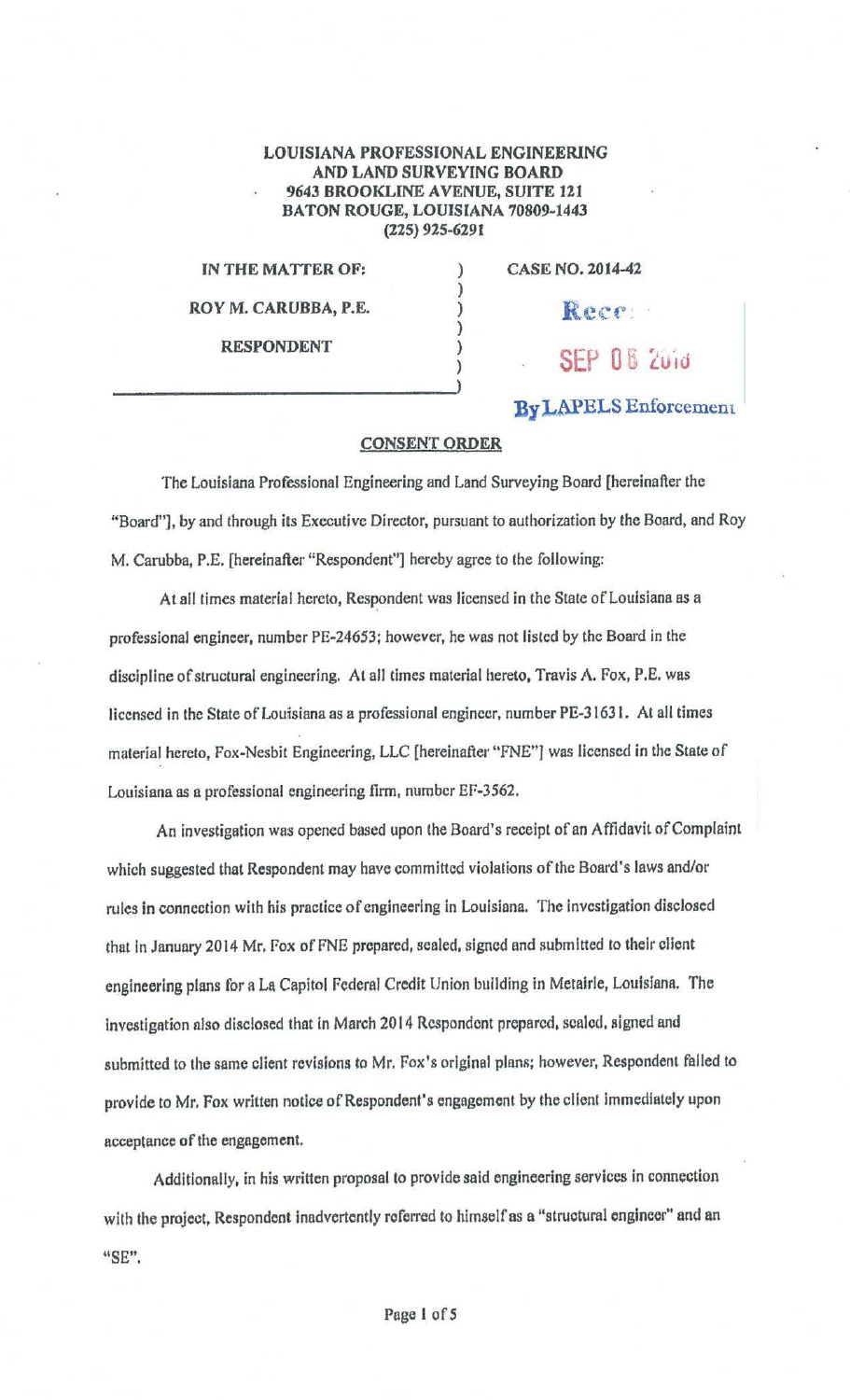La. R.S. 37:698(A)(6), to wit LAC Title 46:LXI§2503(D), require that licensees who are engaged to complete, correct, revise or add to the engineering work of another licensee or other related design professionals provide immediate written notice of their engagement to the other licensee or other related design professional. La. R.S. 37:698(A)(6}, lo *wit* LAC Title 46:LXJ§25 I I, prohibit licensees from making exaggerated or deceptive statements or claims about professional qualifications in correspondence or other public communications. La. R.S. 37:698(H) permits the Board to take disciplinary action against persons who violate La. R.S. 37:698(A)(6), to wit LAC Title 46:LXI§2503(D) and 2511, upon a finding of guilt following the preferral of charges, notice and hearing and a majority vote of its entire membership authorized *to* participate in the proceeding. La. R.S. 37:698(A){6), La. R.S. 37:698(H), and LAC Title 46:LXI§2503(D) and 2511 were in effect at all times material hereto.

It is undisputed that (a) in January 2014 Mr. Fox of FNE prepared, sealed, signed and submitted to their client engineering plans for a building *in* Louisiana, (b) in March 2014 Respondent prepared, scaled, signed and submitted to the same client revisions to Mr. Fox's original plans; however Respondent failed to provide to Mr. Fox written notice of Respondent's engagement by the client immediately upon acceptance of the engagement, (c) Respondent has never been listed by the Board in the discipline of structural engineering and (d) in his written proposal to provide said engineering services in connection with the project, Respondent inadvertently referred to himself as a "structural engineer" and an "SE".

Notwithstanding any language in this Consent Order, the Board acknowledges that this Consent Order in no way reflects on Respondent's competency or his ability to provide structural engineering services.

By letter dated May 30, 2017, the Board gave notice to Respondent that it was considering the preferral of charges against Respondent on the grounds that Respondent may have violated (a) La R.S. 37:698(A)(6), *to wit* LAC Title 46:LXl§2503(D), relative to licensees who are engaged to complete, correct, revise or add to the engineering work of another licensee or other related design professionals providing Immediate written notice of their engagement to the other licensee or other related design professional and (b) La. R.S. 37:698(A)(6), *to wit* LAC Title 46:LX1§2S 11, relative to making exaggerated or deceptive statements or claims about professional qualifications in correspondence or other public communications.

Page 2 of 5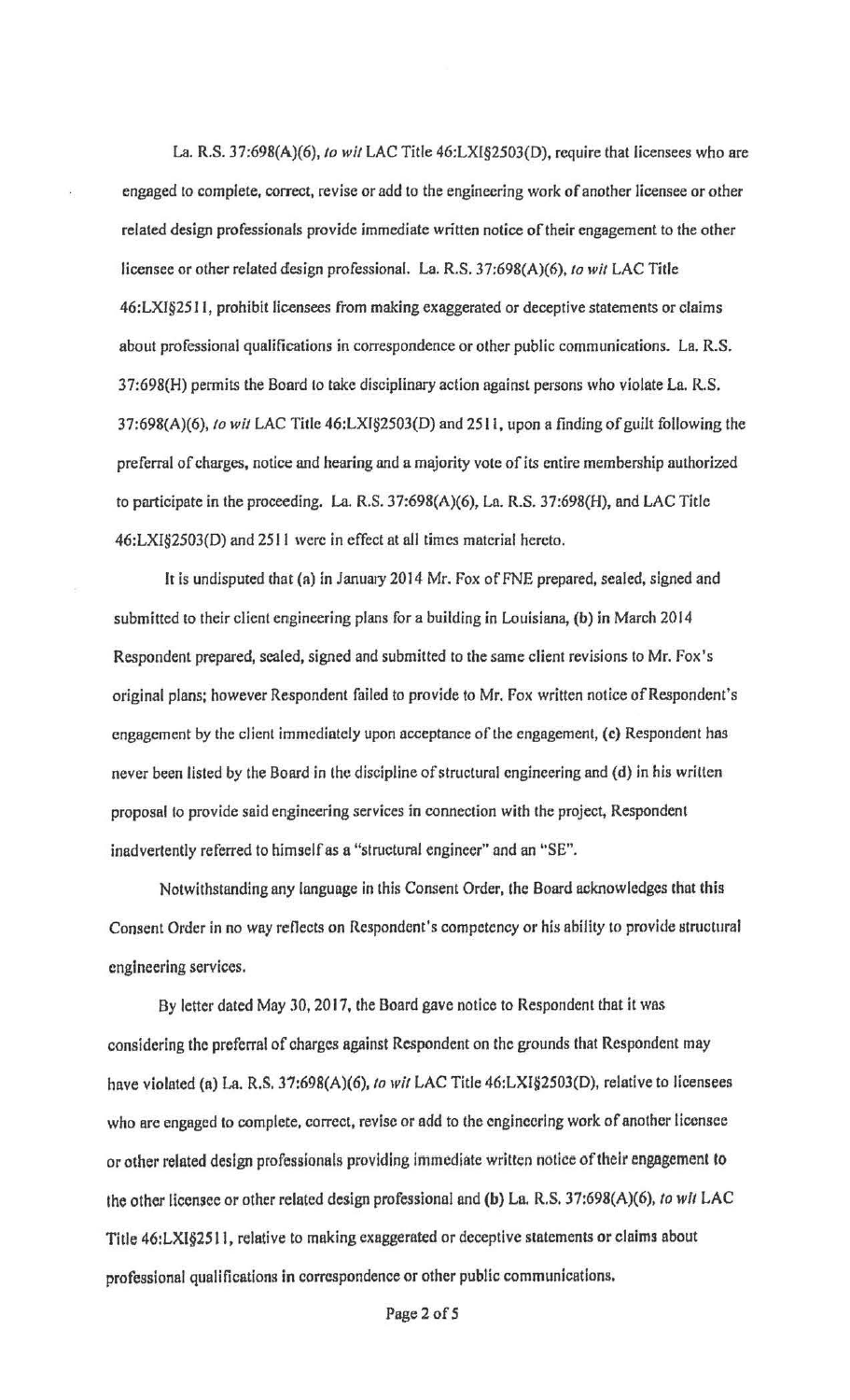Wishing to dispense with the need for further disciplinary action and to conclude the instant proceeding without further delay and expense, for the purpose of this proceeding only, Respondent and the Board do hereby enter into this Consent Order, in which Respondent of his own free will consents to the issuance of a Consent Order by the Board, wherein Respondent agrees to (a) pay a fine of four thousand five hundred and no/100 (\$4,500.00) dollars, (b) pay administrative costs of two thousand five hundred fifty-two and 79/100 (\$2,552.79) dollars, (c) successfully complete the Board's online Louisiana Laws and Rules Quiz, (d) successfully complete the Board's online Louisiana Professionalism and Ethics Quiz, (e) immediately cease and desist committing violations of the above referenced laws and/or rules, including but not limited to referring to himself as a "structural engineer" or an "SE" in Louisiana and (f) the publication of this Consent Order on the Board's website and a summary of this matter in the Board's official journal, the *Louisiana Engineer and Surveyor Journal,* and the reporting of this matter to the National Council of Examiners for Engineering and Surveying (NCEES), identifying Respondent by name.

Respondent admits that his conduct as set forth above constitutes violations of the above referenced laws and/or rules as stated herein. Respondent acknowledges awareness of said laws and/or rules and states that he will comply with all applicable laws and rules henceforth. Respondent has been advised of his right to be represented by counsel before the Board and/or to appear at any hearing personally or by counsel and present witnesses and evidence in his own behalf, he hereby waives this right and his right to appeal; and he states affirmatively that he has **been** afforded all administrative remedies due him under the law. Respondent further acknowledges awareness of the fact that the signed original of this Consent Order will remain in the custody of the Board as a public record and will be made available for public Inspection and copying upon request.

Therefore. in consideration of the foregoing and by signing this Consent Order, Respondent does hereby waive his right to a hearing before the Board, to the presenting of evidence and witnesses on its behalf, to Findings of Fact and Conclusions of Law in this case, and to judicial review of this Consent Order.

Respondent hereby represents that (a) he fully understands the meaning and intent of this Consent Order, including but not limited to its final and binding effect, (b) he has voluntarily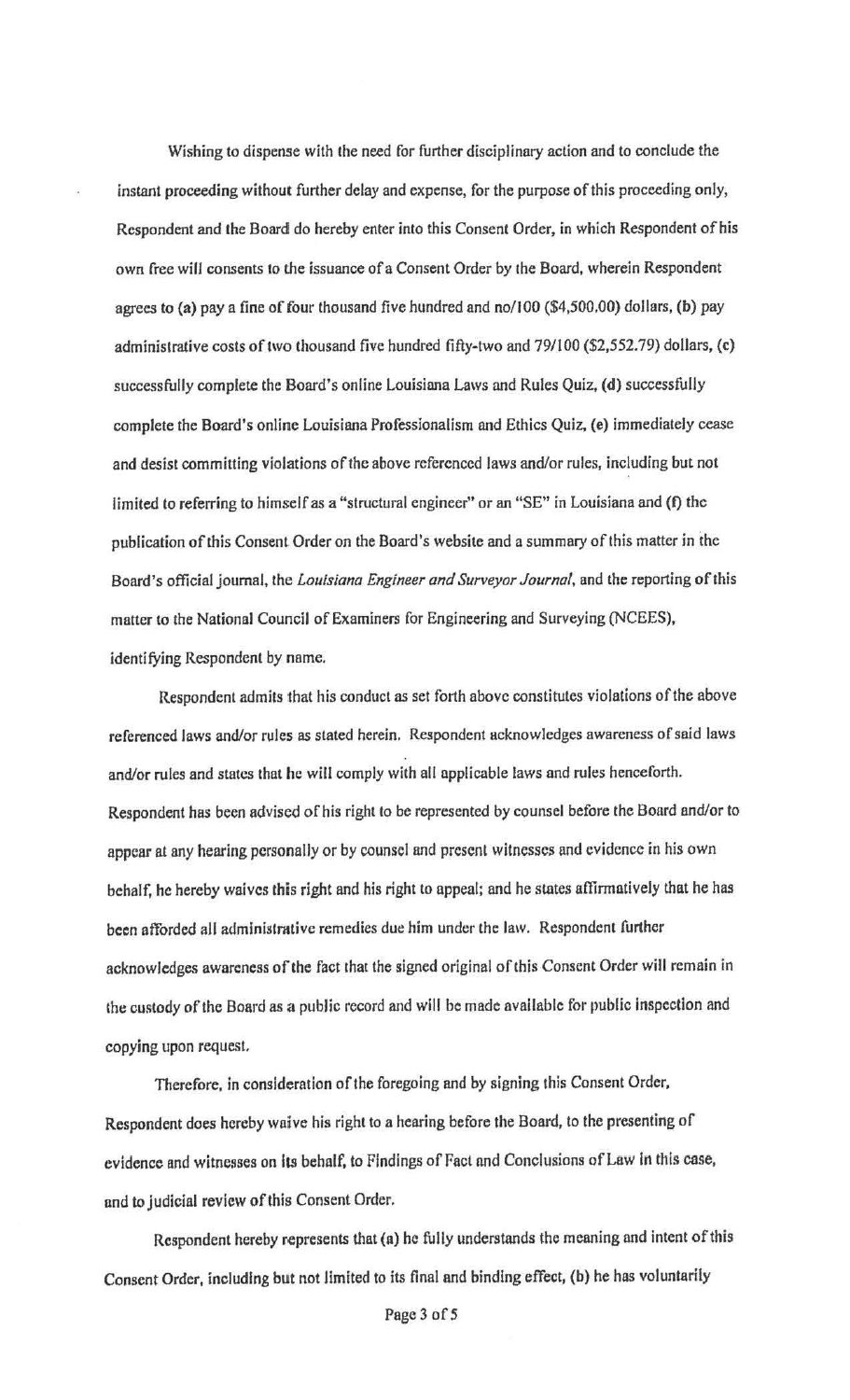entered into this Consent Order and that no other promise or agreement of any kind has been made to or with him by any person whatsoever *to* cause the execution ofthis instrument and (c) the sanctions set forth *in* this Consent Order do not prevent the Board from taking further disciplinary or enforcement action against Respondent on matters not specifically addressed in this Consent Order.

WHEREFORE, the Louisiana Professional Engineering and Land Surveying Board and Respondent agree that:

I. Respondent shall pay a fine of four thousand five hundred and no/100 (\$4,500.00) dollars, which shall be tendered to the Board by certified check payable to the Board, with an initial payment of one thousand one hundred twenty-five and no/100 (\$1,125.00) dollars due upon the signing of this Consent Order, one thousand one hundred twenty-five and no/100 (\$1,125.00) dollars due within thirty (30) days of the signing of this Consent Order, one thousand one hundred twenty-five and no/l 00 (\$ l, 125.00) dollars due within sixty (60) days of the signing of this Consent Order, and the balance due within ninety (90) days of the signing of this Consent Order; and

2. Respondent shall pay administrative costs of two thousand five hundred fifty-two and 79/l 00 (\$2,552.79) dollars, which shall be tendered to the Board by certified check payable to the Board, with an initial payment of six hundred thirty-eight and 20/lOO (\$638.20) dollars due upon the signing of this Consent Order, six hundred thirty-eight and 20/100 (\$638.20) dollars due within thirty (30) days of the signing of this Consent Order, six hundred thirty-eight and 20/IOO (\$638.20) dollars due within sixty (60) days of the signing of this Consent Order, and the balance due within ninety (90) days of the signing of this Consent Order; and

3. Respondent shall successfully complete the Board's onlinc Louisiana Laws and Rules Quiz with a score of 90% or higher and return it *to* the Board within sixty (60) days of the effective date of this Consent Order; and

4. Respondent shall successfully complete the Board's online Louisiana Professionalism and Ethics Quiz with a score of 90% or higher and return it to the Board within sixty (60) days of the effective date of this Consent Order; and